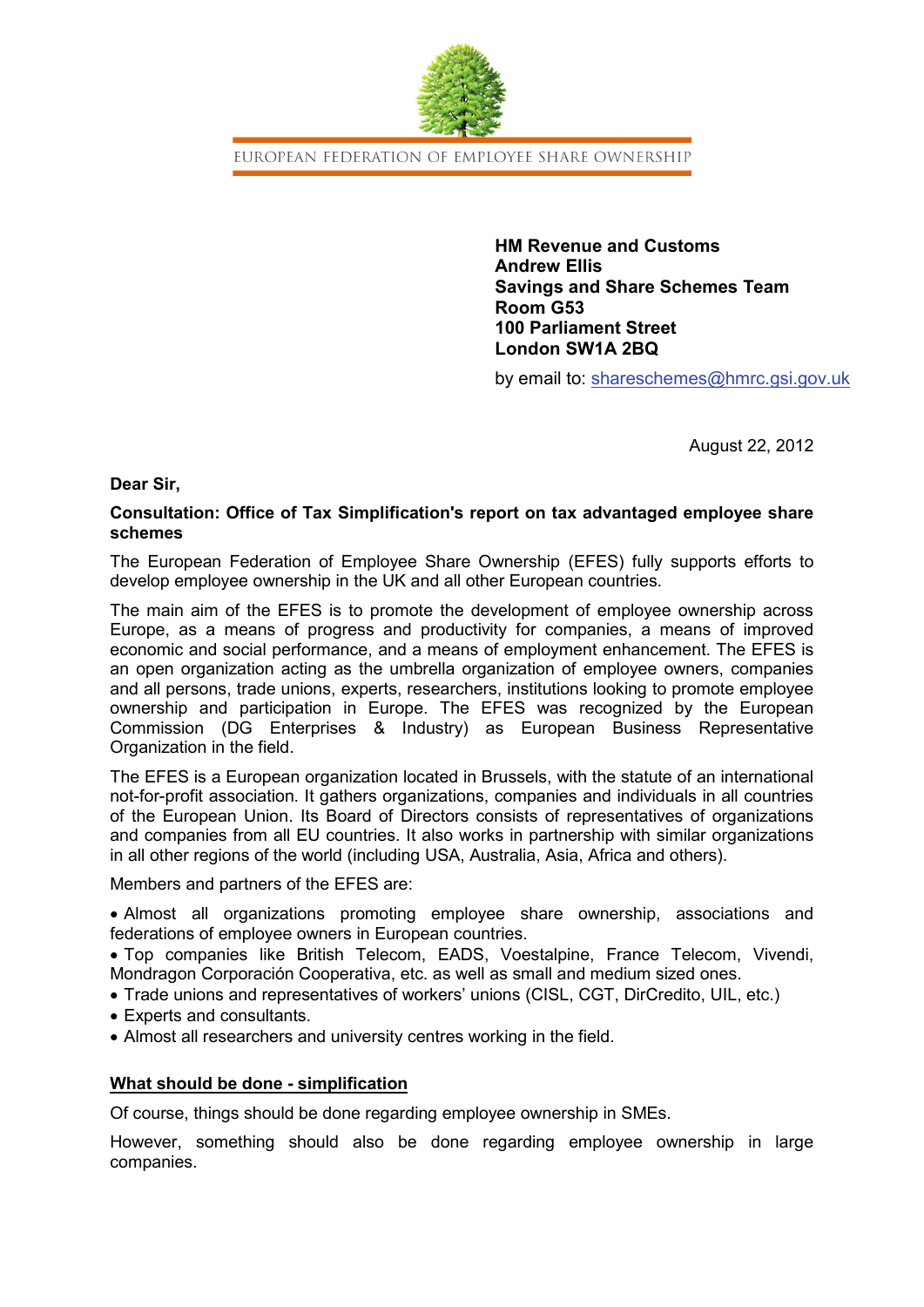A conclusion of the comparison between France and the UK (see hereafter), it is a fact that the French legislation appears to be much more effective with regard to employee ownership in large companies. French employee owners held 5.04% in 2011, while British ones held only 2.49%.

This difference of 2.55% represents 55 billion Euros of missed opportunities for British employees.

Knowing that the John Lewis Partnership net assets amounted to £2009 million last year, or roughly 2.550 million Euro, it means that the UK would have to set up some 20 additional John Lewis Partnerships before the difference with French rates could be removed.

In other terms: The democratization rate of employee ownership is 51.5% in France compared to 33.6% in the UK. With the French rate, the UK could have 4 million employee owners as opposed 2.6 million now, a difference of 1.4 million. Considering the 80.000 employees in John Lewis, the UK should need 17 new additional John Lewis Partnerships to achieve that.

Which major simplification should be done?

When comparing British legislation and the French ones, it seems obvious..

When launching a new employee share plan in France, employees typically receive shares from the first day. These shares are usually blocked for 3-5 years, but employees are fully participating shareholders, getting dividends and voting rights.

On the contrary, when launching a new employee share plan in the UK (for instance the most popular SAYE plan), employees typically get options, and 3-5 years have to pass before they can exercise their options and maybe get shares.

This simple difference is probably what makes British legislation much less effective than the French system.

### **Comparing France and the UK**

Employee ownership is developing and growing in all European countries. The UK and France were the leading countries in this move, as can be seen in the following graph, showing the extent to which companies (in percentage terms) had employee share plans from 1945 to 2011:

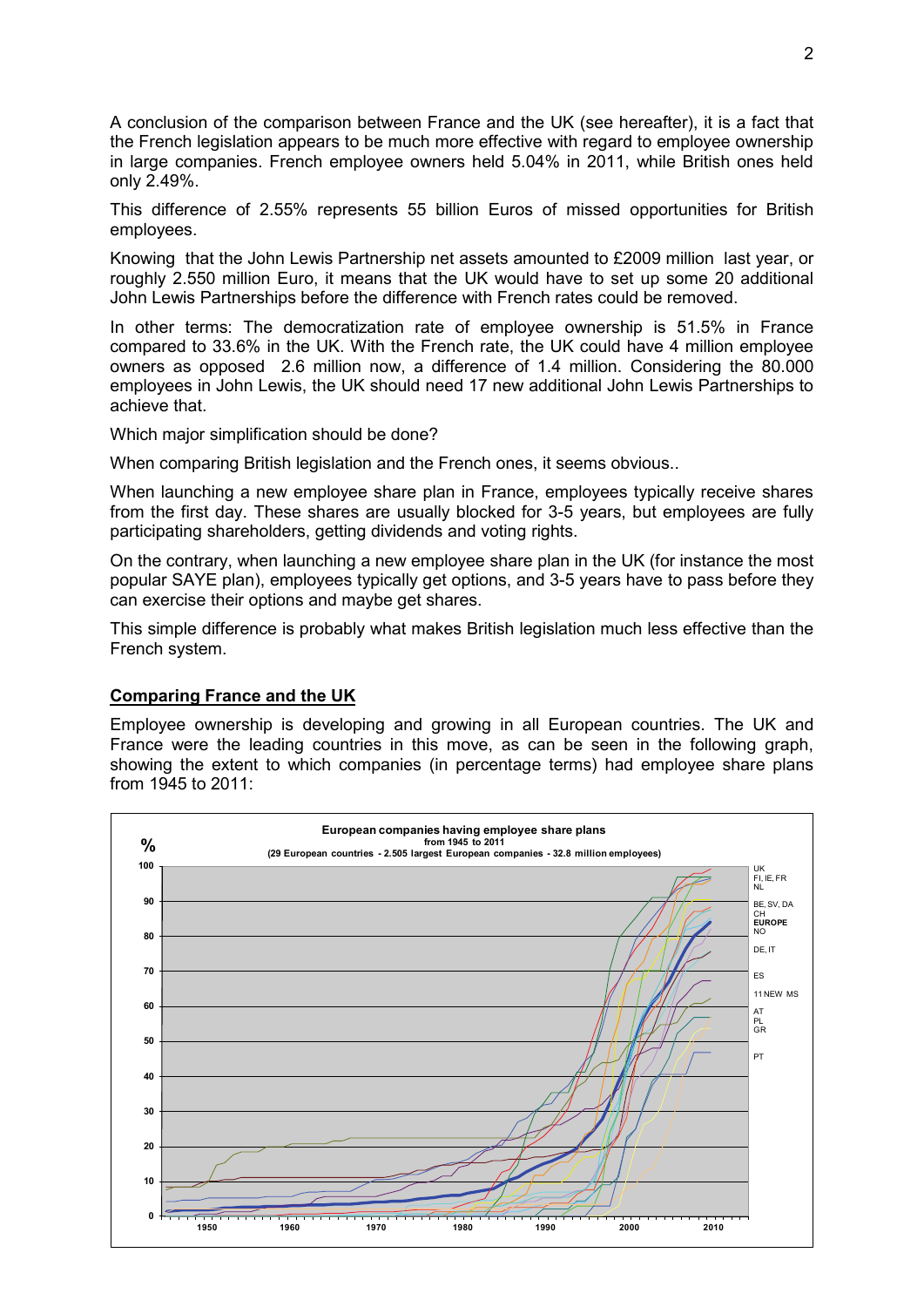On average, companies in the UK and in France launched their first employee share plans at the same time in 1995 (including Britain's John Lewis trust mechanism in 1929) as can be seen here:



Today, most large companies have broad-based employee share plans in both countries. While 53.4% of companies are doing so in Europe, it is 80 to 90% in the UK and in France:

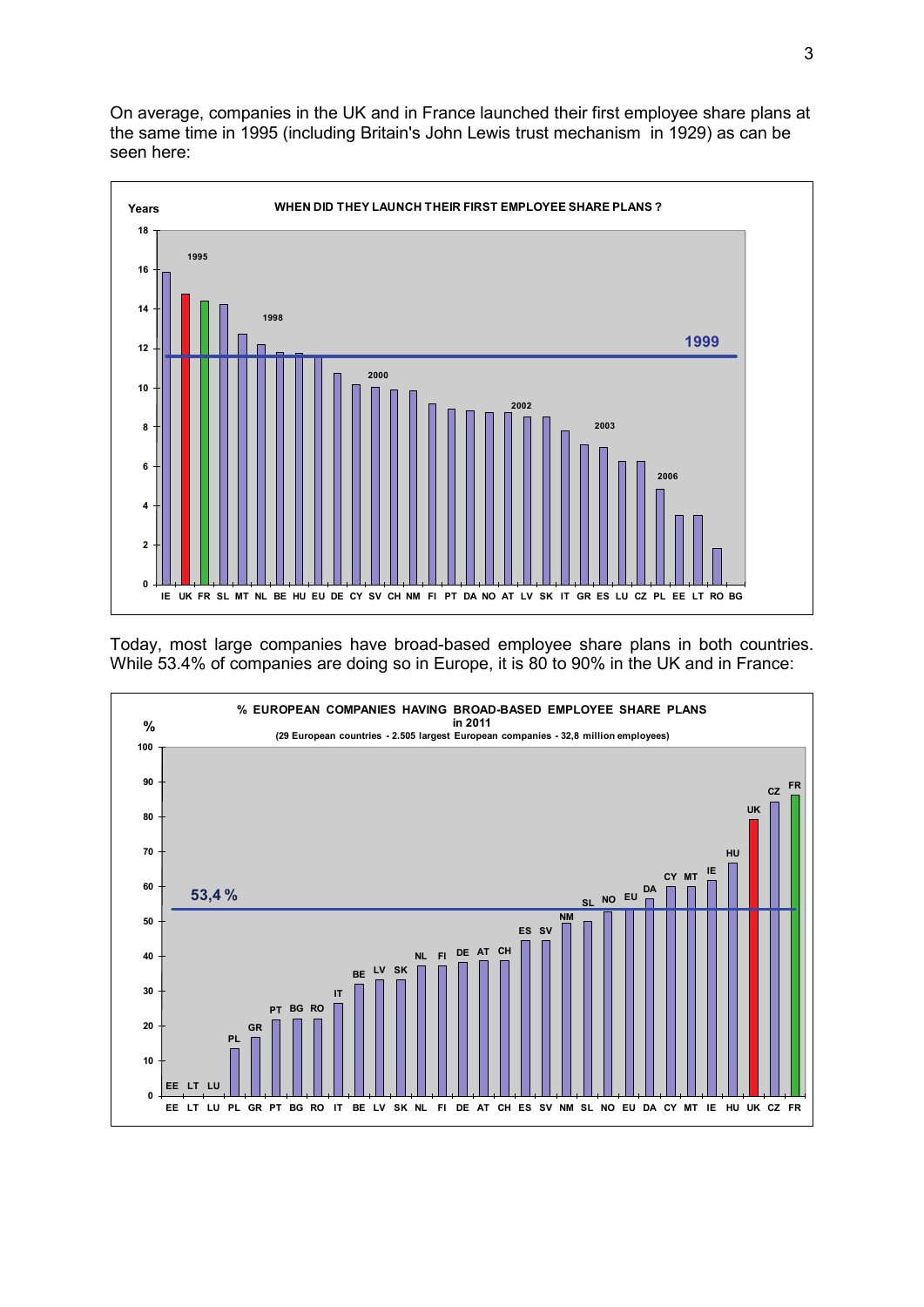However, some 15 years after the first plans were launch, results look quite different in the UK and in France. Considering the capitalization held by employee owners, it is 2.83% in Europe, but it is 5.04% in France compared to 2.49% in the UK – only one half:



In addition, the number of employee owners is much higher in France than in the UK. Today, France tells 4 million employee owners compared to 10 million across Europe, while it is only 2.6 million in the UK:

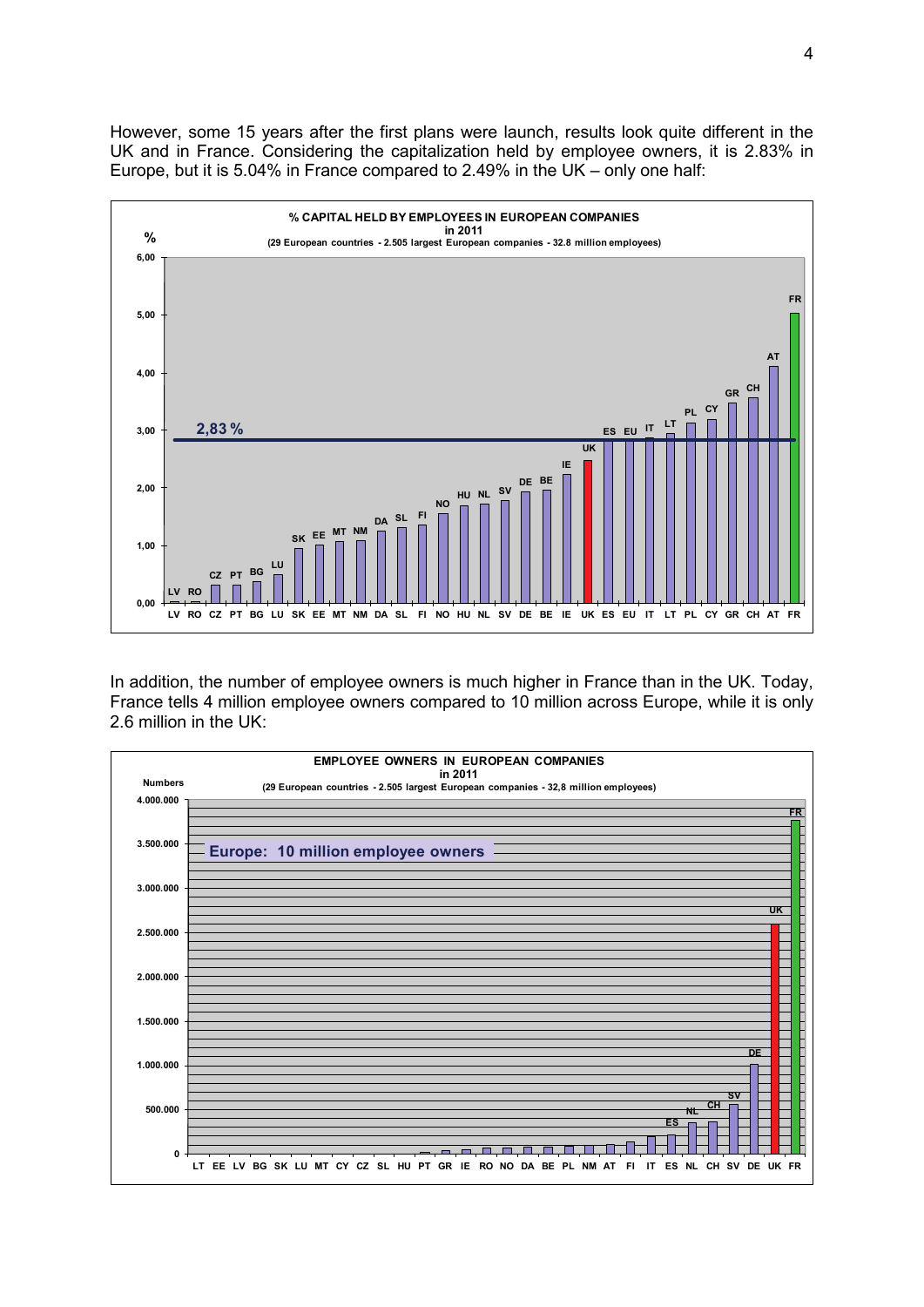

Finally, the democratization rate of employee ownership (the percentage of employee owners amongst all employees) is still much lower in the UK than it is in France:

As a consequence, it has to be noticed that employee owners' involvement in corporate governance seems growing stronger in France than it was in the UK.

### **Employee ownership in SMEs**

Of course, things should be done regarding employee ownership in SMEs.

We think the Nuttall Review is going in the right direction here.

However, considering employee ownership in SMEs, we see the US ESOP model as clearly the best.

This is why we ask the British Government and others in Europe for implementing a European ESOP model (see appendix: Political Roadmap for employee ownership in Europe).

It should be understood that the major reason for success of the ESOP model in the US are tax benefits, and especially the fact that ESOP companies are free of taxation on profits.

This is the reason why employees can buy their business through an ESOP with a bank loan, which will be later reimbursed thanks to the untaxed profits of the business.

In conclusion, we wish you full success for the promotion of employee ownership in the UK.

Yours faithfully

 $\overline{a}$ 

*Marc Mathieu Secretary General* EFES - European Federation of Employee Share Ownership Avenue Voltaire 135, B-1030 Brussels E-mail: [efes@efesonline.org](mailto:efes@efesonline.org) Web site: [www.efesonline.org](http://www.efesonline.org/)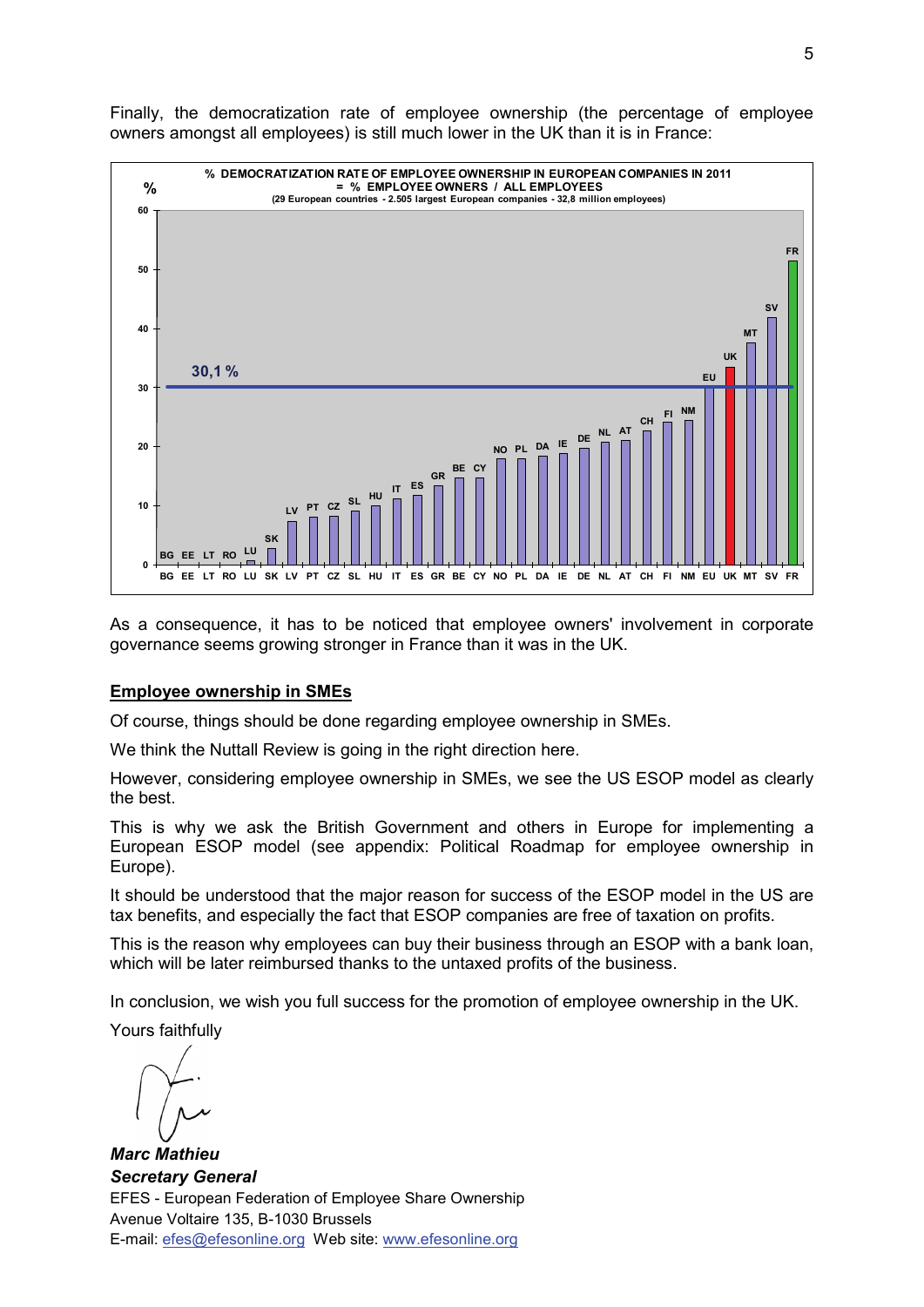Appendix:

# **A political roadmap for employee ownership in Europe**

What should be done at European level to promote the development of transnational employee share plans across Europe? Should we set up a European model for employee financial participation?

These are the questions answered by Marc Mathieu, Secretary General of the European Federation of Employee Share Ownership, within the framework of the French Presidency of the European Union, organised by the MEDEF in Paris on October 17, 2008.

The answer can be seen as a roadmap for employee ownership in Europe on the threshold of 2009.

Let's first and beforehand have a look at the picture of the development of employee share plans in large European companies. This is highly fascinating. It is a general movement, involving all large companies in all countries. A strong, quick and sudden movement. 10% of all large European companies had employee share plans in 1986, 20% in 1994, 40% in 1999, 80% in 2006… When considering recent trends, we can predict that employee ownership is likely to double within the next few years.



Based on this observation, our answer rests on 6 points, Marc Mathieu said.

1. Question number one: Europe must be given competence in the matter. But it is not the case so far. As we can see it all large companies are going in the same direction, in all countries. However, when considering the states, it is still everyone for himself. This general trend does not get any political accompaniment. In a number of states you do have legislations but even there, such legislations and share schemes are of unequal quality. Giving Europe competence means giving Europe a policy, a budget, an administrative body…This is the heart of the matter!!! The development of employee ownership has to be encouraged. Employee ownership should more effectively be associated to the governance and management of European companies.